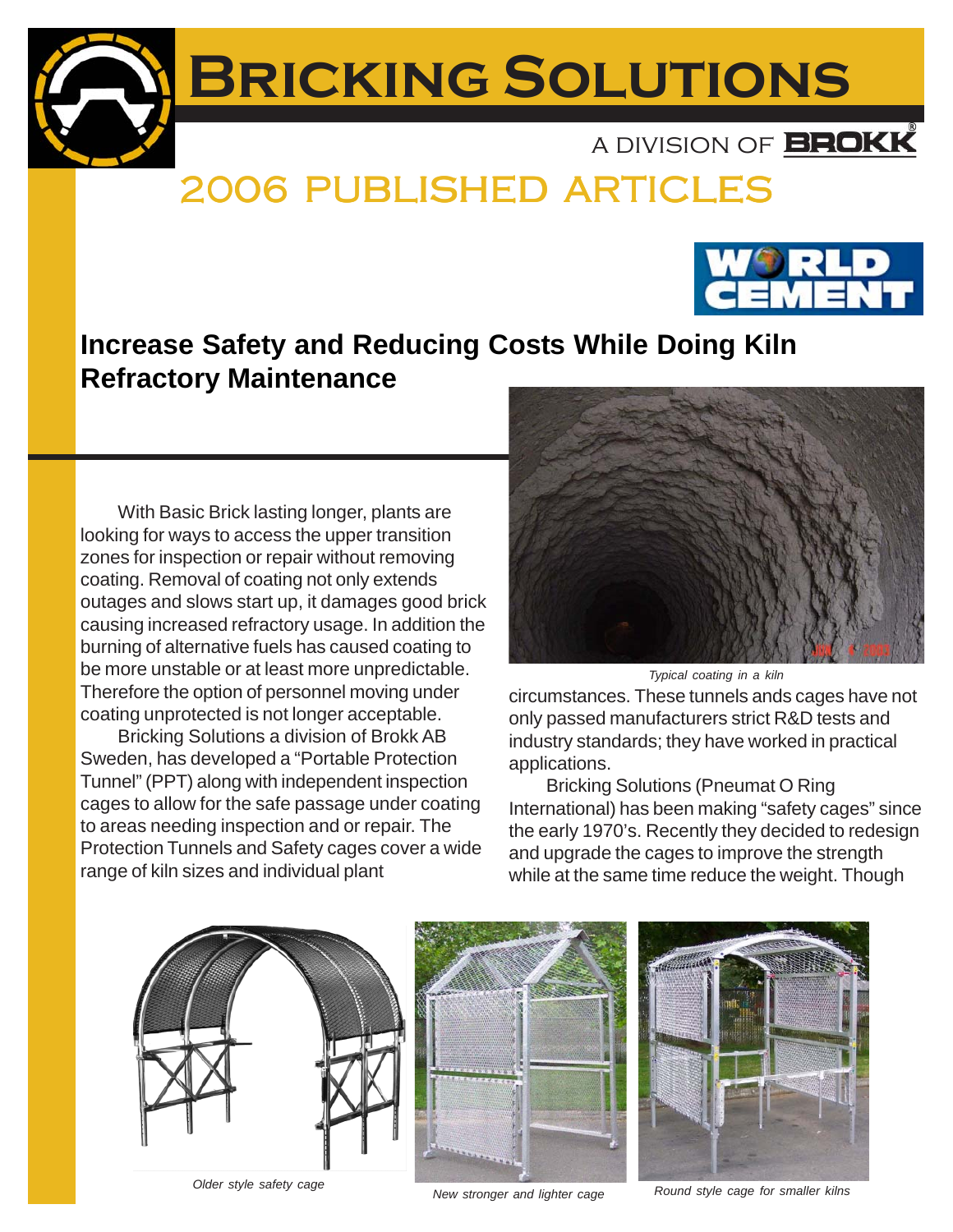the old style cages had been know to be used to form a tunnel by placing them end to end Bricking Solutions had never or intended for the cages to be used in this way.

When Bruce Springer (Safety Manager for Essroc) approached Bricking Solutions for safety specifications on their safety cages he further indicated an interest in a safety tunnel. This tunnel would allow the safe passage of men and material under coating to effect repair or inspection in the upper transition zones of their kilns. Essroc's Picton plant agreed to a joint effort to design and build a safety tunnel that could be erected in a manner that would provide protection for personnel erecting the tunnel in the kiln. Tom Van Cott from the plant was put in charge of the project.





*Callapsable cage carrier*

The PPT (Portable Protection Tunnel) was designed and tested in Bricking Solutions Monroe facility. Tom visited the plant and made suggestions for changes on the proto type (test unit). The unit was built and sent to Picton. The PPT was designed to be adjustable to fit both of Picton's Kilns (4.15m and 5.5m shell diameter). It consisted of a 10' set up cage and 6 of 5' tunnel cages for a total length of 40' (12m). Another criterion was that the tunnel had to be disassembled to individual parts that could fit through an access door of 406mm by 559mm (16" by 22"). In addition one section of the cage could be separated from the rest of the tunnel and used as an independent "Safety/ Inspection Cage" if necessary. The machine has been successfully used since being shipped in October of 2003.

Bricking Solutions next PPT challenge was to build a Safety tunnel for a 6.25 meter shell diameter Holcim Kiln in Obourg Belgium. The



tunnel had to be tall enough to set up close to the coating to reduce the momentum force generated by distance from the coating to the cage. In addition the tunnel had to be wide enough and tall enough for mobile equipment like the Brokk tear out machine pass through. This presented a problem in that tunnel for

this size of kiln would be too difficult to handle manually. This resulted in another joint effort between Bricking Solutions and a plant. Holcim Obourg would supply a protected fork truck with safety hut carried on the end of its forks.

Bricking Solutions would design a cage that would collapse to fit through some restricted access points and that would be able to be expanded from the protection of the hut by a manually operated fixture that would attach to the hut and would allow for the maximum protection from falling debris during installation.

The cage and loading fixture where designed and tested in Bricking Solutions Monroe Facility and shipped to Holcim for use during an outage slated for the end of October.